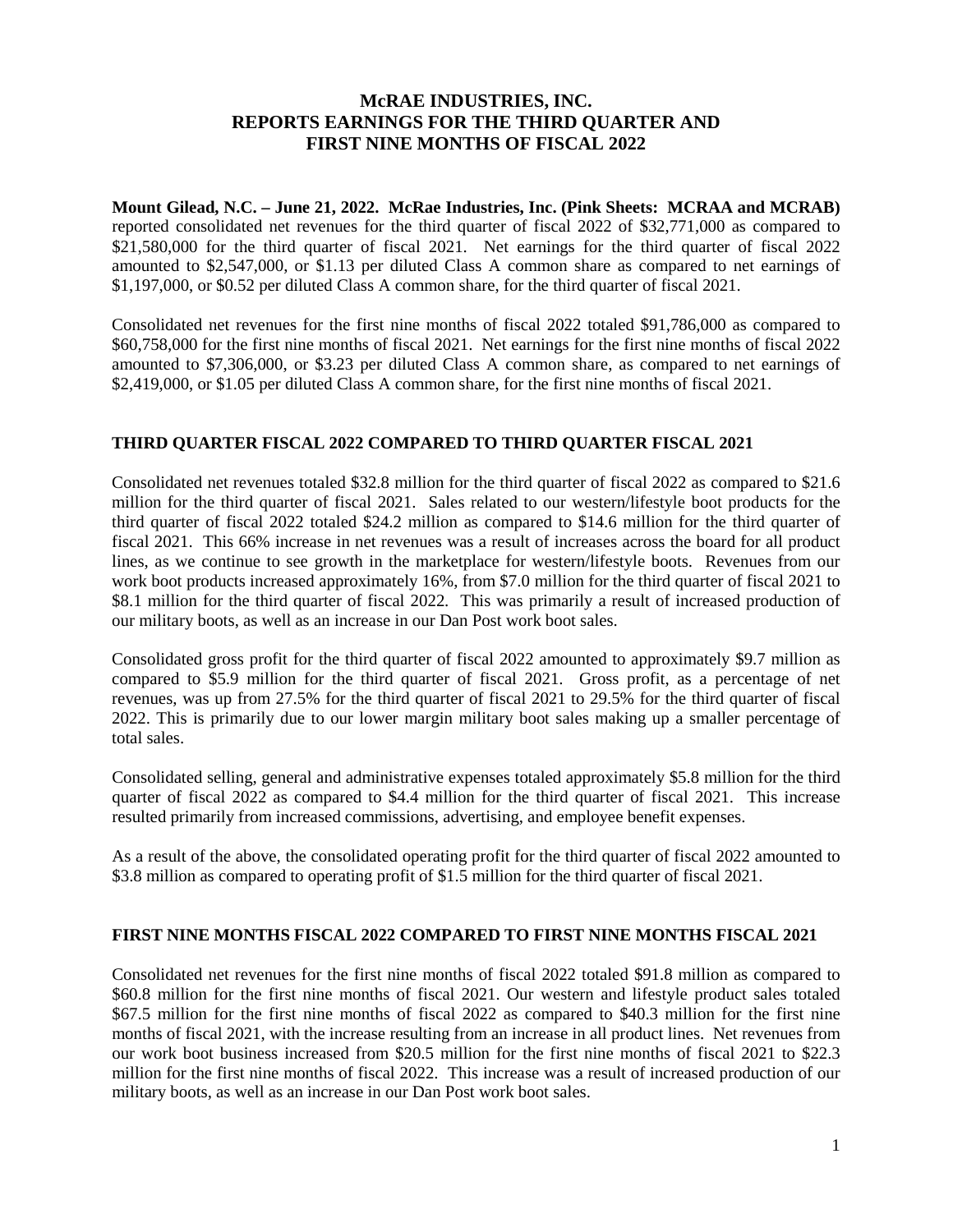Consolidated gross profit totaled \$26.8 million for the first nine months of fiscal 2022 as compared to \$16.5 million for the first nine months of fiscal 2021. Gross profit attributable to our western and lifestyle products increased to \$23.9 million for the first nine months of fiscal 2022, as compared to \$14.5 million for the first nine months of fiscal 2021. Our work boot products gross profit increased from \$1.9 million for the first nine months of fiscal 2021 to \$2.4 million for the first nine months of fiscal 2022.

Consolidated selling, general and administrative expenses totaled approximately \$16.7 million for the first nine months of fiscal 2022 as compared to \$13.5 million for the first nine months of fiscal 2021. This increase resulted primarily from increased commissions, advertising, and employee benefit expenses.

As a result of the above, the consolidated operating profit amounted to \$10.1 million for the first nine months of fiscal 2022 as compared to \$3.0 million for the first nine months of fiscal 2021.

### **Financial Condition and Liquidity**

Our financial condition remained strong at April 30, 2022 as cash and cash equivalents totaled \$22.4 million as compared to \$23.5 million at July 31, 2021. Our working capital increased from \$58.0 million at July 31, 2021 to \$65.0 million at April 30, 2022.

We currently have two lines of credit totaling \$6.75 million, all of which was fully available at April 30, 2022. One credit line totaling \$1.75 million (which is restricted to one hundred percent of the outstanding receivables due from the Government) expires in January 2023. Our \$5.0 million line of credit, which also expires in January 2023, is secured by the inventory and accounts receivable of our Dan Post Boot Company subsidiary.

For the first nine months of fiscal 2022, operating activities provided approximately \$0.4 million of cash. Net earnings, as adjusted for depreciation and other non-cash items, contributed approximately \$8.3 million of cash. Increased inventory and accounts receivable used approximately \$9.0 million; while decreased liabilities provided approximately \$1.2 million.

Net cash used in investing activities totaled approximately \$0.6 million, primarily due to the sale of securities offset by the purchase of securities.

Net cash used in financing activities totaled \$0.9 million, which was used primarily for dividend payments.

We believe that our current cash and cash equivalents, cash generated from operations, and available credit lines will be sufficient to meet our capital requirements for the remainder of fiscal 2022.

#### **Forward-Looking Statements**

This press release includes certain forward-looking statements. Important factors that could cause actual results or events to differ materially from those projected, estimated, assumed or anticipated in any such forward-looking statements include: uncertainties associated with COVID-19 or coronavirus, including its possible effects on our operations, supply chain, and the demand for our products and services, our ability to complete the sale of our properties held for investment that are under contract, the effect of competitive products and pricing, risks unique to selling goods to the Government (including variation in the Government's requirements for our products and the Government's ability to terminate its contracts with vendors), changes in fashion cycles and trends in the western boot business, loss of key customers, acquisitions, supply interruptions, additional financing requirements, our expectations about future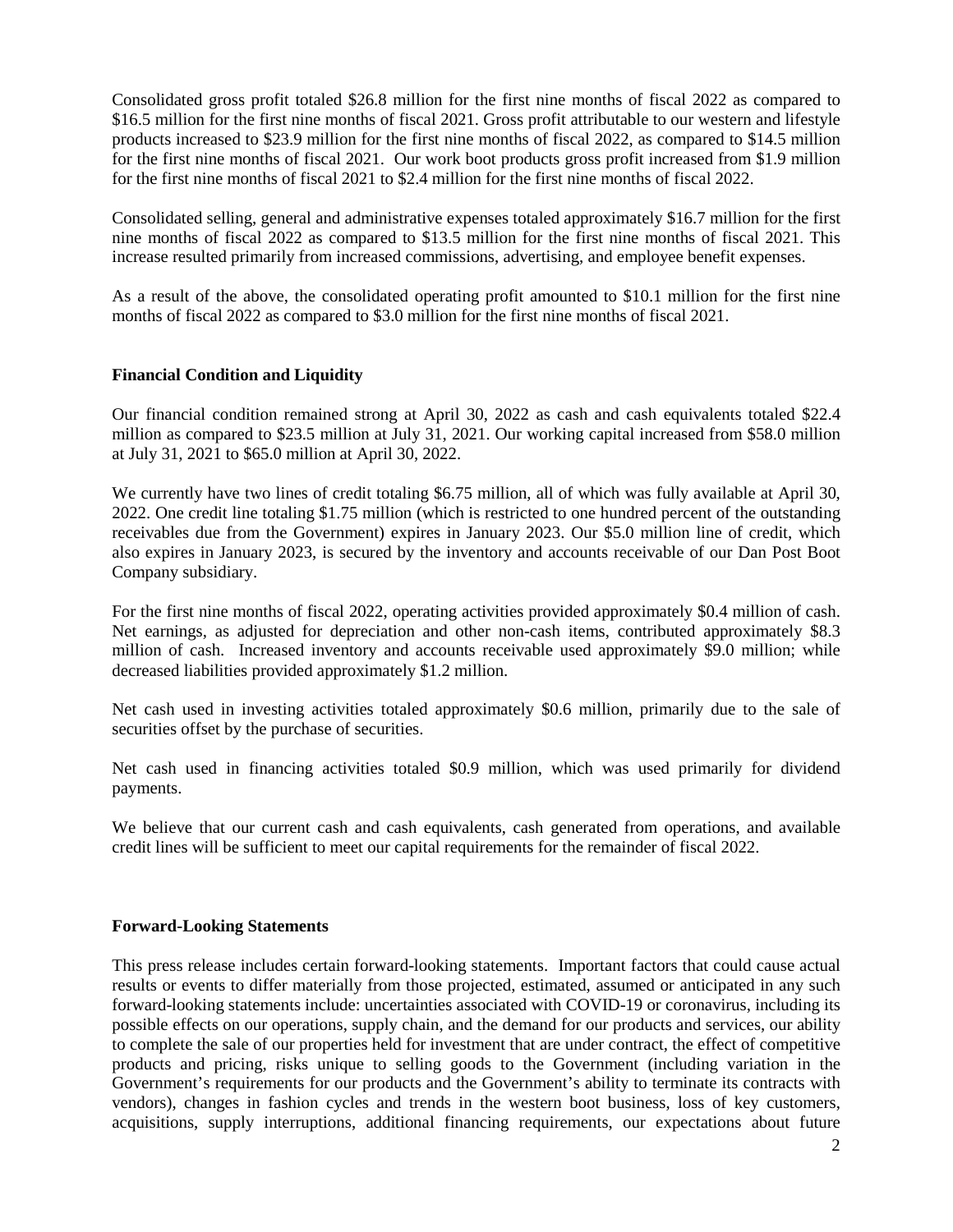Government orders for military boots, loss of key management personnel, our ability to successfully develop new products and services, and the effect of general economic conditions in our markets.

Contact: D. Gary McRae (910) 439-6147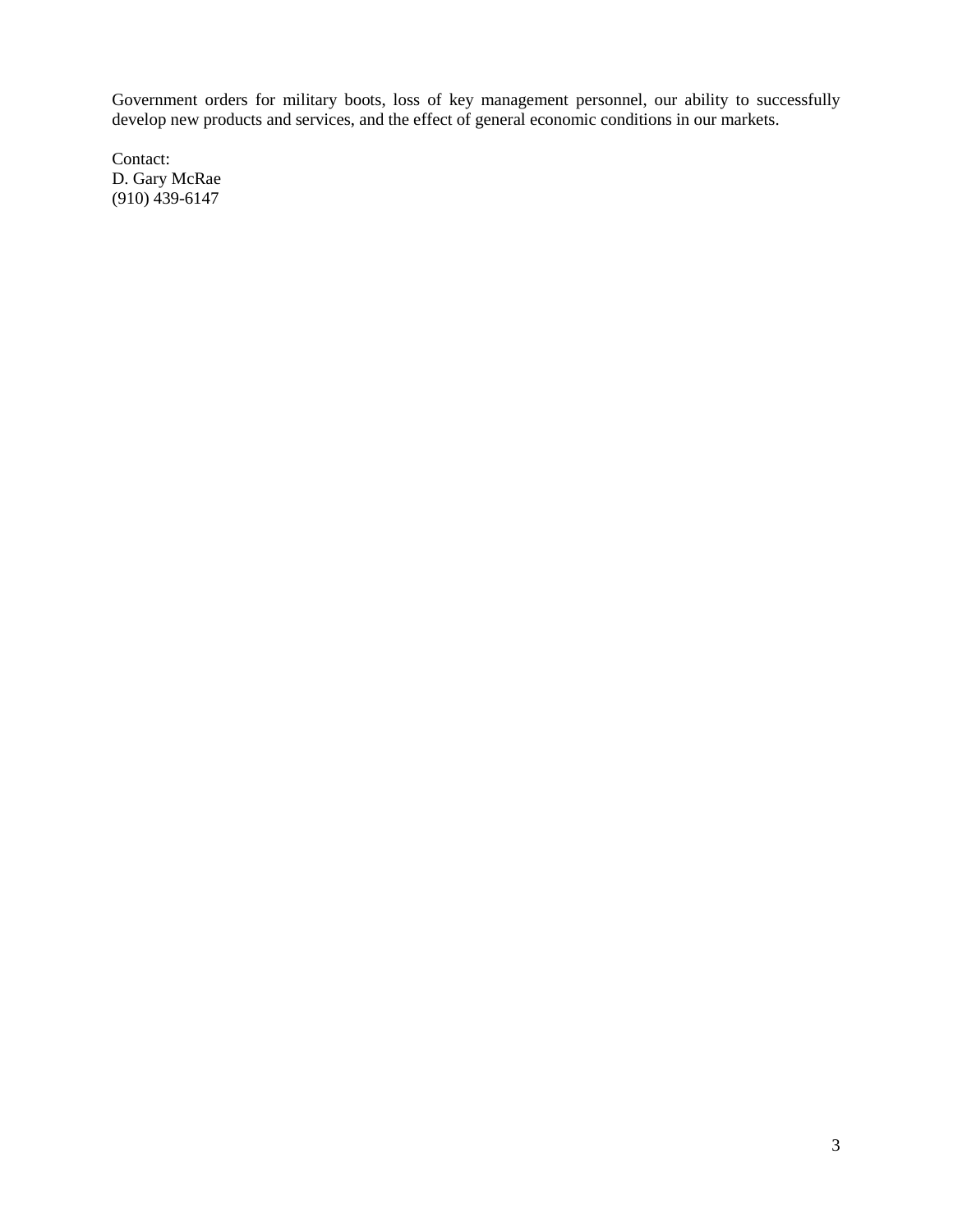# **McRae Industries, Inc. and Subsidiaries CONSOLIDATED BALANCE SHEETS (In thousands, except share data) (Unaudited)**

|                                              | April 30,<br>2022 | <b>July 31,</b><br>2021 |
|----------------------------------------------|-------------------|-------------------------|
| <b>ASSETS</b>                                |                   |                         |
| Current assets:                              |                   |                         |
| Cash and cash equivalents                    | \$22,404          | \$23,489                |
| Equity investments                           | 6,203             | 6,207                   |
| Debt securities                              | 2,469             | 2,414                   |
| Accounts and notes receivable, net           | 21,372            | 16,382                  |
| Inventories, net                             | 18,356            | 14,326                  |
| Prepaid expenses and other current assets    | 370               | 323                     |
| Total current assets                         | 71,174            | 63,141                  |
| Property and equipment, net                  | 5,101             | 5,363                   |
| Other assets:                                |                   |                         |
| Deposits                                     | 14                | 14                      |
| Notes receivable                             | 969               | 1,017                   |
| Real estate held for investment              | 3,036             | 3,238                   |
| Amounts due from split-dollar life insurance | 2,288             | 2,288                   |
| Trademarks                                   | 2,824             | 2,824                   |
| Total other assets                           | 9,131             | 9,381                   |
| Total assets                                 | \$85,406          | \$77,885                |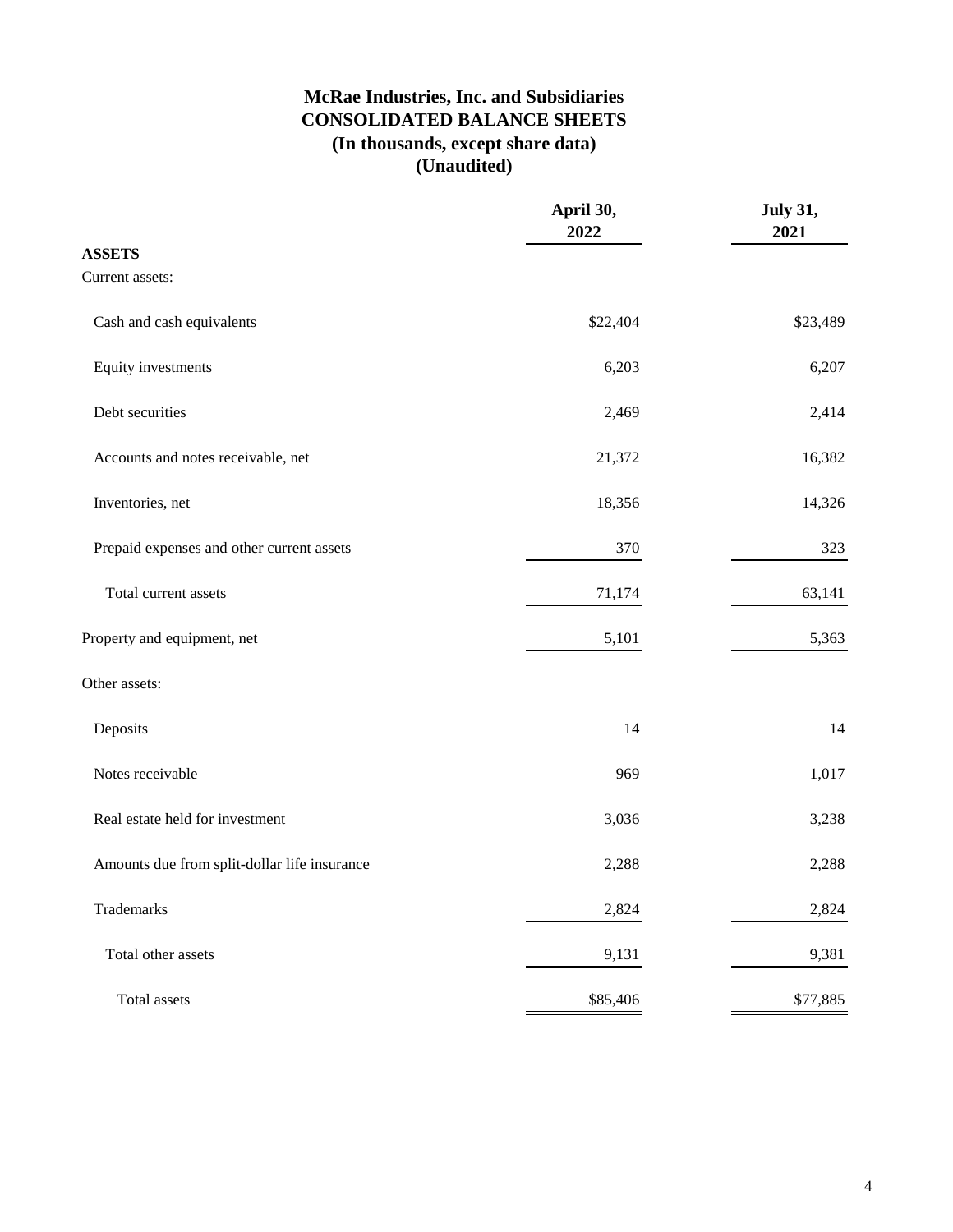# **McRae Industries, Inc. and Subsidiaries CONSOLIDATED BALANCE SHEETS (In thousands, except share data) (Unaudited)**

|                                                                                                                                | April 30,<br>2022 | <b>July 31,</b><br>2021 |
|--------------------------------------------------------------------------------------------------------------------------------|-------------------|-------------------------|
| <b>LIABILITIES AND SHAREHOLDERS' EQUITY</b>                                                                                    |                   |                         |
| Current liabilities:                                                                                                           |                   |                         |
| Accounts payable                                                                                                               | \$2,846           | \$2,714                 |
| Accrued employee benefits                                                                                                      | 1,568             | 660                     |
| Accrued payroll and payroll taxes                                                                                              | 801               | 700                     |
| Income tax payable                                                                                                             | 118               | 236                     |
| Other                                                                                                                          | 867               | 795                     |
| Total current liabilities                                                                                                      | 6,200             | 5,105                   |
| Deferred tax liabilities                                                                                                       | 534               | 534                     |
| <b>Total liabilities</b>                                                                                                       | 6,734             | 5,639                   |
| Shareholders' equity:<br>Common Stock:                                                                                         |                   |                         |
| Class A, \$1 par value; authorized 5,000,000 shares<br>issued and outstanding, 1,894,435 and 1,893,423<br>shares, respectively | 1,894             | 1,893                   |
| Class B, \$1 par value; authorized 2,500,000 shares;<br>issued and outstanding, 365,725 and 366,737 shares,<br>respectively    | 366               | 367                     |
| Retained earnings                                                                                                              | 76,412            | 69,986                  |
| Total shareholders' equity                                                                                                     | 78,672            | 72,246                  |
| Total liabilities and shareholders' equity                                                                                     | \$85,406          | \$77,885                |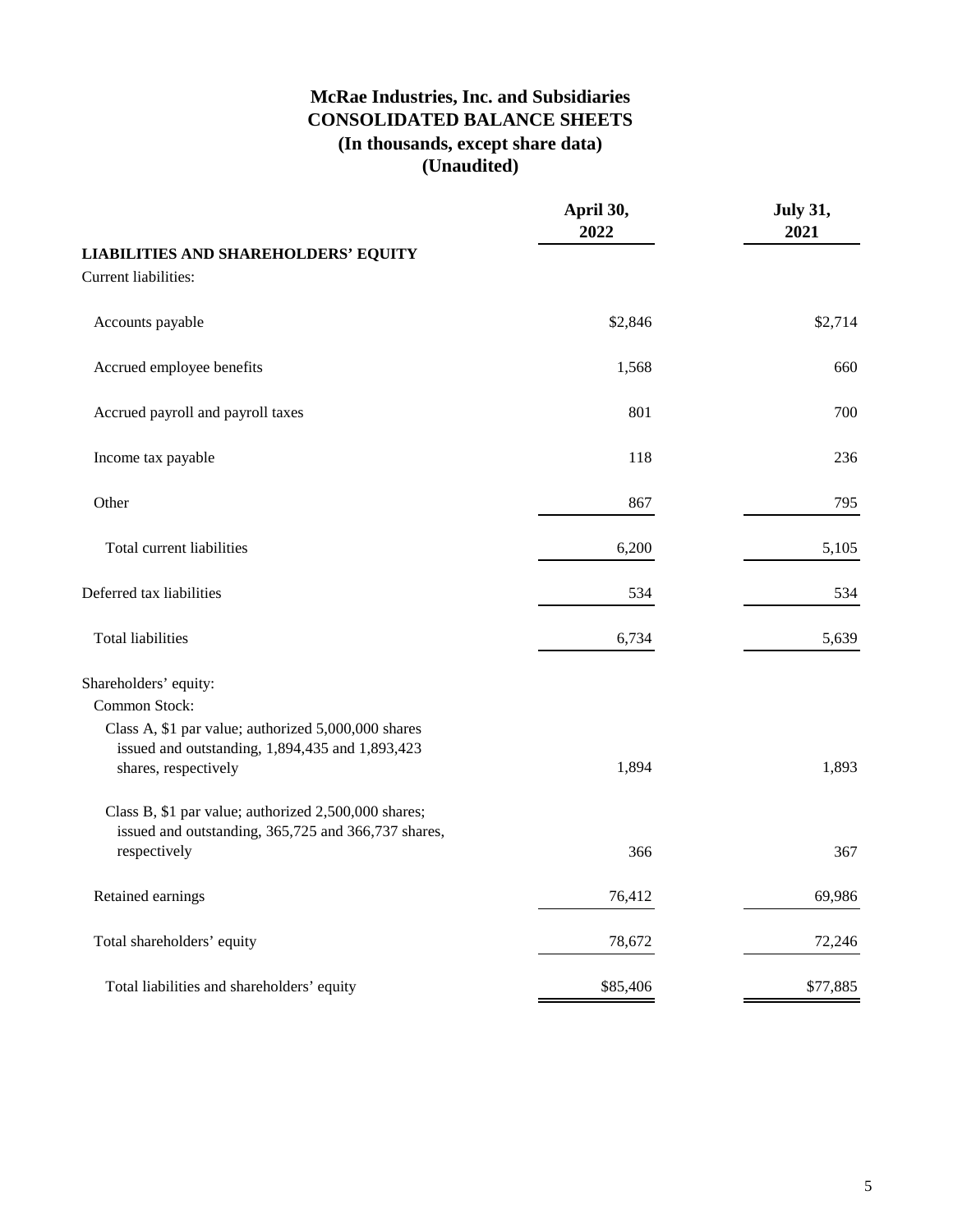## **McRae Industries, Inc. and Subsidiaries CONSOLIDATED STATEMENTS OF OPERATIONS (In thousands, except share data) (Unaudited)**

|                                                       | <b>Three Months Ended</b> |                | <b>Nine Months Ended</b> |                |
|-------------------------------------------------------|---------------------------|----------------|--------------------------|----------------|
|                                                       | April 30,<br>2022         | May 1,<br>2021 | April 30,<br>2022        | May 1,<br>2021 |
| Net revenues                                          | \$32,771                  | \$21,580       | \$91,786                 | \$60,758       |
| Cost of revenues                                      | 23,106                    | 15,643         | 64,984                   | 44,219         |
| Gross profit                                          | 9,665                     | 5,937          | 26,802                   | 16,539         |
| Selling, general and administrative expenses          | 5,847                     | 4,425          | 16,705                   | 13,544         |
| Operating profit                                      | 3,818                     | 1,512          | 10,097                   | 2,995          |
| Other income (loss)                                   | (287)                     | 163            | (100)                    | 454            |
| Earnings before income taxes                          | 3,531                     | 1,675          | 9,997                    | 3,449          |
| Provision for income taxes                            | 984                       | 478            | 2,691                    | 1,030          |
| Net earnings                                          | \$2,547                   | \$1,197        | \$7,306                  | \$2,419        |
| Earnings per common share:                            |                           |                |                          |                |
| Diluted earnings per share:                           |                           |                |                          |                |
| Class A                                               | 1.13                      | 0.52           | 3.23                     | 1.05           |
| Class B                                               | NA                        | NA             | <b>NA</b>                | NA             |
| Weighted average number of common shares outstanding: |                           |                |                          |                |
| Class A                                               | 1,893,705                 | 1,919,003      | 1,893,538                | 1,934,149      |
| Class B                                               | 366,455                   | 366,737        | 366,622                  | 367,623        |
| Total                                                 | 2,260,160                 | 2,285,740      | $\overline{2,}260,160$   | 2,301,772      |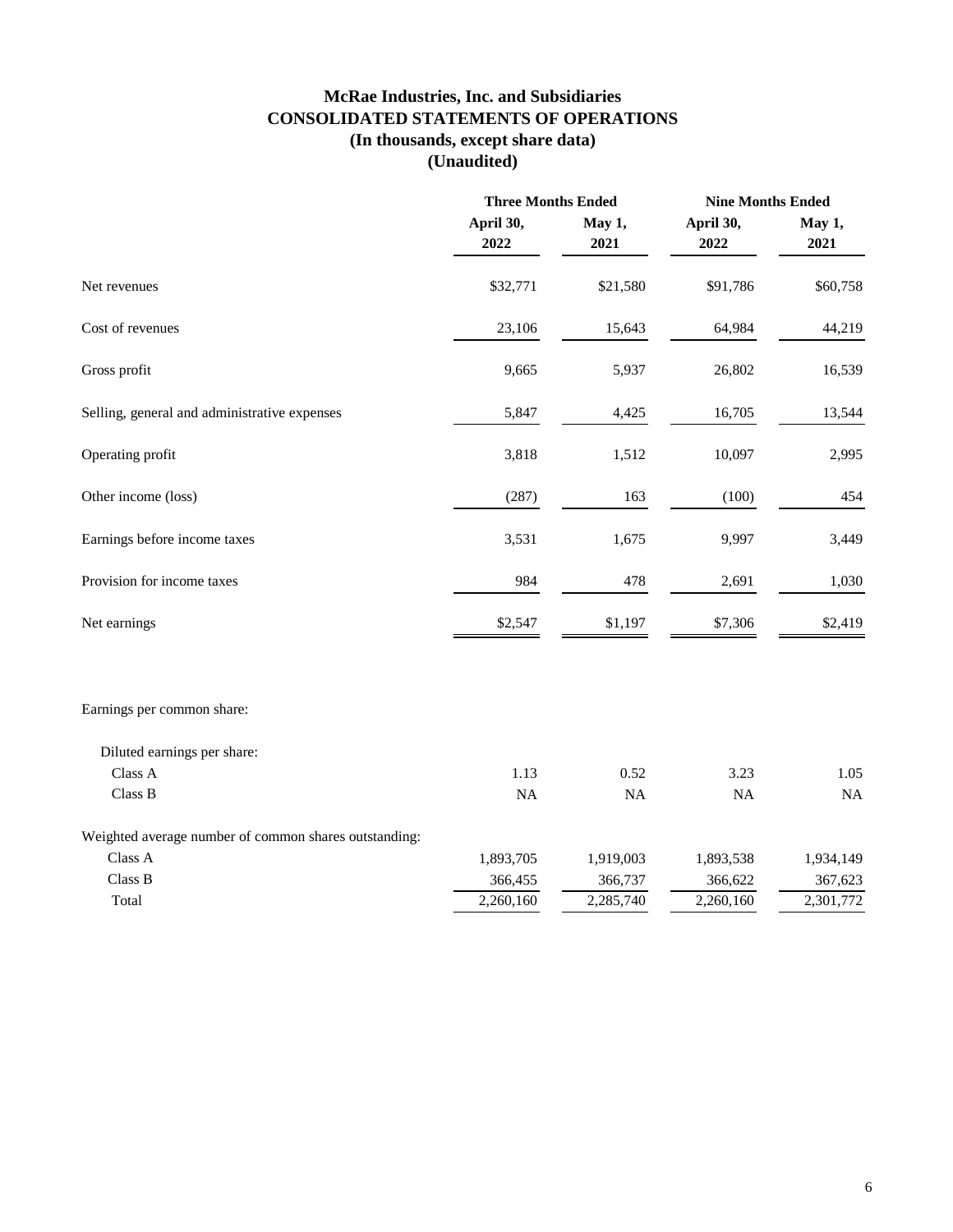## **McRae Industries, Inc. and Subsidiaries CONSOLIDATED STATEMENTS OF SHAREHOLDERS' EQUITY (In thousands, except share data)**

**(Unaudited)**

|                                                 | Common Stock, \$1 par value |                |                |                  | <b>Accumulated Other</b> |                 |  |
|-------------------------------------------------|-----------------------------|----------------|----------------|------------------|--------------------------|-----------------|--|
|                                                 | <b>Class A</b>              |                | <b>Class B</b> |                  | Comprehensive            | <b>Retained</b> |  |
|                                                 | <b>Shares</b>               | <b>Amount</b>  | <b>Shares</b>  | Amount           | Income (Loss)            | <b>Earnings</b> |  |
| Balance, August 1, 2020                         | 1,957,142                   | \$1,957        | 373,233        | \$373            | $\overline{50}$          | \$69,487        |  |
| <b>Stock Buyback</b>                            | (21, 141)                   | (21)           | (3,500)        | (4)              |                          | (490)           |  |
| Conversion of Class B                           | 2,300                       | $\overline{c}$ | (2,300)        | (2)              |                          |                 |  |
| to Class A Stock                                |                             |                |                |                  |                          |                 |  |
| Cash Dividend (\$0.13 per Class A common stock) |                             |                |                |                  |                          | (253)           |  |
| Cash Dividend (\$0.13 per Class B common stock) |                             |                |                |                  |                          | (48)            |  |
| Net earnings                                    |                             |                |                |                  |                          | 494             |  |
| Balance, October 31, 2020                       | 1,938,301                   | \$1,938        | 367,433        | \$367            | \$0                      | \$69,190        |  |
| <b>Stock Buyback</b>                            | (14, 478)                   | (14)           | (696)          | $\boldsymbol{0}$ |                          | (320)           |  |
| Cash Dividend (\$0.13 per Class A common stock) |                             |                |                |                  |                          | (252)           |  |
| Cash Dividend (\$0.13 per Class B common stock) |                             |                |                |                  |                          | (47)            |  |
| Net earnings                                    |                             |                |                |                  |                          | 728             |  |
| Balance, January 30, 2021                       | 1,923,823                   | \$1,924        | 366,737        | \$367            | \$0                      | \$69,299        |  |
| <b>Stock Buyback</b>                            | (12,900)                    | (13)           |                |                  |                          | (319)           |  |
| Cash Dividend (\$0.13 per Class A common stock) |                             |                |                |                  |                          | (250)           |  |
| Cash Dividend (\$0.13 per Class B common stock) |                             |                |                |                  |                          | (47)            |  |
| Net earnings                                    |                             |                |                |                  |                          | 1,197           |  |
| <b>Balance, May 1, 2021</b>                     | 1,910,923                   | \$1,911        | 366,737        | \$367            | \$0                      | \$69,880        |  |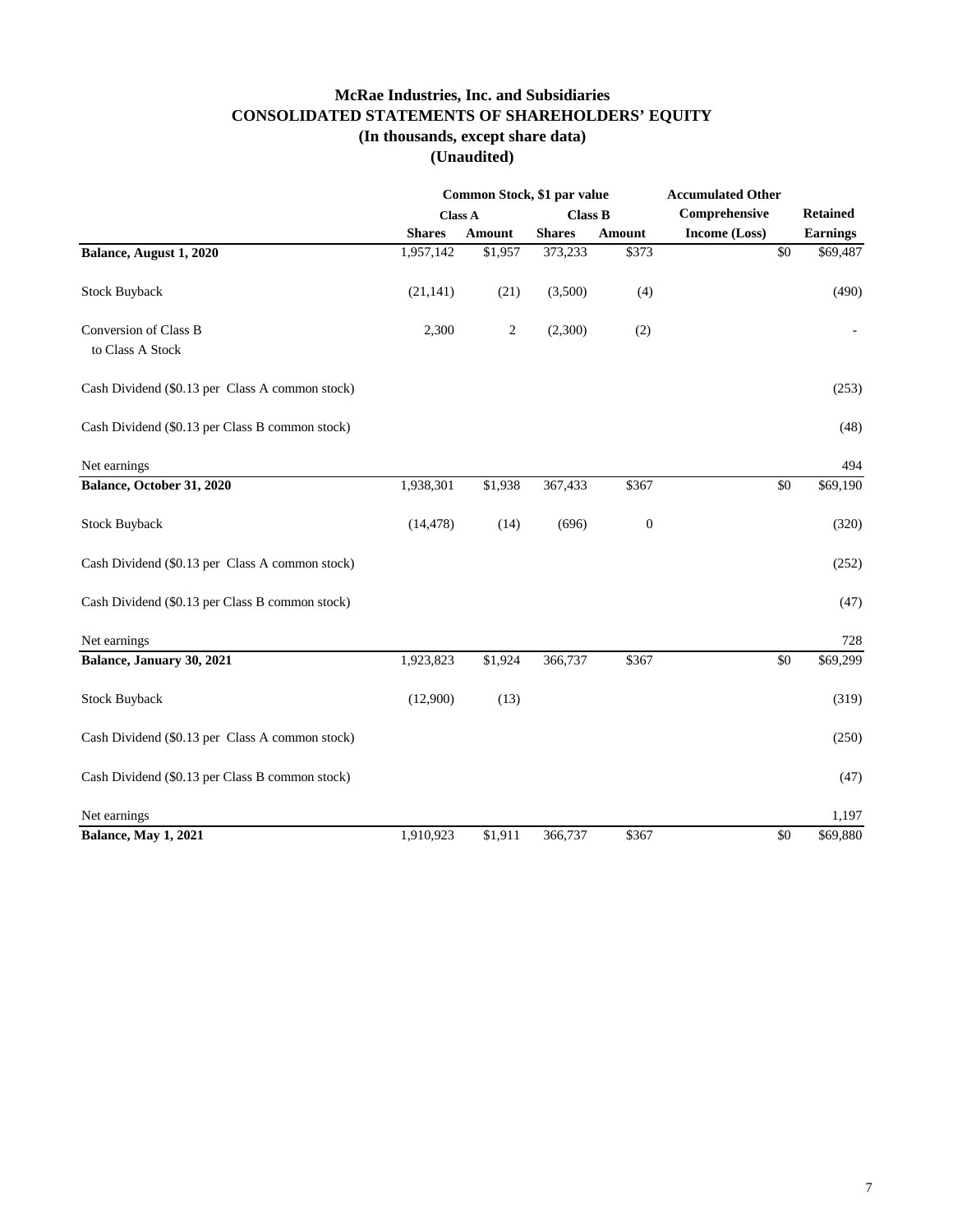### **McRae Industries, Inc. and Subsidiaries CONSOLIDATED STATEMENTS OF SHAREHOLDERS' EQUITY (In thousands, except share data)**

**(Unaudited)**

|                                                 | Common Stock, \$1 par value |         |                |        | <b>Accumulated Other</b> |                 |
|-------------------------------------------------|-----------------------------|---------|----------------|--------|--------------------------|-----------------|
|                                                 | <b>Class A</b>              |         | <b>Class B</b> |        | Comprehensive            | <b>Retained</b> |
|                                                 | <b>Shares</b>               | Amount  | <b>Shares</b>  | Amount | Income (Loss)            | <b>Earnings</b> |
| <b>Balance, July 31, 2021</b>                   | 1,893,423                   | \$1,893 | 366,737        | \$367  | $\overline{50}$          | \$69,986        |
| Cash Dividend (\$0.13 per Class A common stock) |                             |         |                |        |                          | (246)           |
| Cash Dividend (\$0.13 per Class B common stock) |                             |         |                |        |                          | (47)            |
| Net earnings                                    |                             |         |                |        |                          | 2,222           |
| Balance, October 30, 2021                       | 1,893,423                   | \$1,893 | 366,737        | \$367  | \$0                      | \$71,915        |
| Conversion of Class B<br>to Class A Stock       | 212                         | 1       | (212)          | (1)    |                          |                 |
| Cash Dividend (\$0.13 per Class A common stock) |                             |         |                |        |                          | (246)           |
| Cash Dividend (\$0.13 per Class B common stock) |                             |         |                |        |                          | (47)            |
| Net earnings                                    |                             |         |                |        |                          | 2,536           |
| Balance, January 29, 2022                       | 1,893,635                   | \$1,894 | 366,525        | \$366  | \$0                      | \$74,158        |
| Conversion of Class B<br>to Class A Stock       | 800                         | 1       | (800)          | (1)    |                          |                 |
| Cash Dividend (\$0.13 per Class A common stock) |                             |         |                |        |                          | (246)           |
| Cash Dividend (\$0.13 per Class B common stock) |                             |         |                |        |                          | (47)            |
| Net earnings                                    |                             |         |                |        |                          | 2,547           |
| Balance, April 30, 2022                         | 1,894,435                   | \$1,894 | 365,725        | \$366  | \$0                      | \$76,412        |